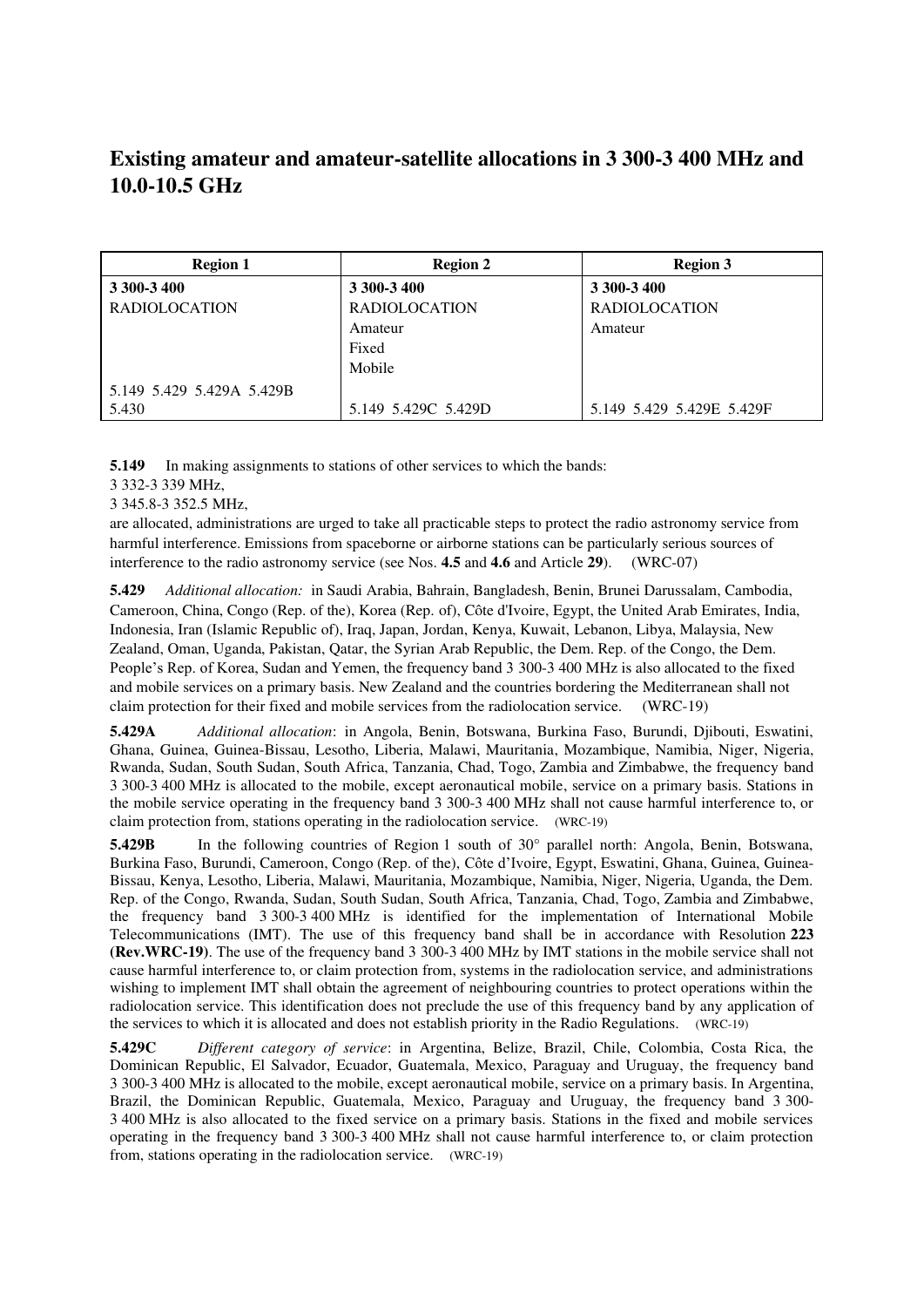**5.429D** In the following countries in Region 2: Argentina, Belize, Brazil, Chile, Colombia, Costa Rica, the Dominican Republic, El Salvador, Ecuador, Guatemala, Mexico, Paraguay and Uruguay, the use of the frequency band 3 300-3 400 MHz is identified for the implementation of International Mobile Telecommunications (IMT). Such use shall be in accordance with Resolution **223 (Rev.WRC-19)**. This use in Argentina, Paraguay and Uruguay is subject to the application of No. **9.21**. The use of the frequency band 3 300-3 400 MHz by IMT stations in the mobile service shall not cause harmful interference to, or claim protection from, systems in the radiolocation service, and administrations wishing to implement IMT shall obtain the agreement of neighbouring countries to protect operations within the radiolocation service. This identification does not preclude the use of this frequency band by any application of the services to which it is allocated and does not establish priority in the Radio Regulations. (WRC-19)

**5.429E** *Additional allocation*: in Papua New Guinea, the frequency band 3 300-3 400 MHz is allocated to the mobile, except aeronautical mobile, service on a primary basis. Stations in the mobile service operating in the frequency band 3 300-3 400 MHz shall not cause harmful interference to, or claim protection from, stations operating in the radiolocation service. (WRC-15)

**5.429F** In the following countries in Region 3: Cambodia, India, Indonesia, Lao P.D.R., Pakistan, the Philippines and Viet Nam, the use of the frequency band 3 300-3 400 MHz is identified for the implementation of International Mobile Telecommunications (IMT). Such use shall be in accordance with Resolution **223 (Rev.WRC-19)**. The use of the frequency band 3 300-3 400 MHz by IMT stations in the mobile service shall not cause harmful interference to, or claim protection from, systems in the radiolocation service. Before an administration brings into use a base or mobile station of an IMT system in this frequency band, it shall seek agreement under No. **9.21** with neighbouring countries to protect the radiolocation service. This identification does not preclude the use of this frequency band by any application of the services to which it is allocated and does not establish priority in the Radio Regulations. (WRC-19)

**5.430** *Additional allocation:* in Kyrgyzstan and Turkmenistan, the frequency band 3 300-3 400 MHz is also allocated to the radionavigation service on a primary basis. (WRC-19)

| <b>Region 1</b>                                                         | <b>Region 2</b>                                                         | <b>Region 3</b>                                                         |  |
|-------------------------------------------------------------------------|-------------------------------------------------------------------------|-------------------------------------------------------------------------|--|
| 10-10.4                                                                 | $10-10.4$                                                               | $10-10.4$                                                               |  |
| <b>EARTH EXPLORATION-</b><br>SATELLITE (active) 5.474A<br>5.474B 5.474C | <b>EARTH EXPLORATION-</b><br>SATELLITE (active) 5.474A<br>5.474B 5.474C | <b>EARTH EXPLORATION-</b><br>SATELLITE (active) 5.474A<br>5.474B 5.474C |  |
| <b>FIXED</b>                                                            | <b>RADIOLOCATION</b>                                                    | <b>FIXED</b>                                                            |  |
| <b>MOBILE</b>                                                           | Amateur                                                                 | <b>MOBILE</b>                                                           |  |
| <b>RADIOLOCATION</b>                                                    |                                                                         | <b>RADIOLOCATION</b>                                                    |  |
| Amateur                                                                 |                                                                         | Amateur                                                                 |  |
| 5.474D 5.479                                                            | 5.474D 5.479 5.480                                                      | 5.474D 5.479                                                            |  |
| 10.4-10.45                                                              | 10.4-10.45                                                              | 10.4-10.45                                                              |  |
| <b>FIXED</b>                                                            | <b>RADIOLOCATION</b>                                                    | <b>FIXED</b>                                                            |  |
| <b>MOBILE</b>                                                           | Amateur                                                                 | <b>MOBILE</b>                                                           |  |
| <b>RADIOLOCATION</b>                                                    |                                                                         | <b>RADIOLOCATION</b>                                                    |  |
| Amateur                                                                 |                                                                         | Amateur                                                                 |  |
|                                                                         | 5.480                                                                   |                                                                         |  |
| 10.45-10.5                                                              | <b>RADIOLOCATION</b>                                                    |                                                                         |  |
|                                                                         | Amateur                                                                 |                                                                         |  |
| Amateur-satellite                                                       |                                                                         |                                                                         |  |
|                                                                         | 5.481                                                                   |                                                                         |  |

**5.474A** The use of the frequency bands 9 200-9 300 MHz and 9 900-10 400 MHz by the Earth explorationsatellite service (active) is limited to systems requiring necessary bandwidth greater than 600 MHz that cannot be fully accommodated within the frequency band 9 300-9 900 MHz. Such use is subject to agreement to be obtained under No. **9.21** from Algeria, Saudi Arabia, Bahrain, Egypt, Indonesia, Iran (Islamic Republic of), Lebanon and Tunisia. An administration that has not replied under No. **9.52** is considered as not having agreed to the